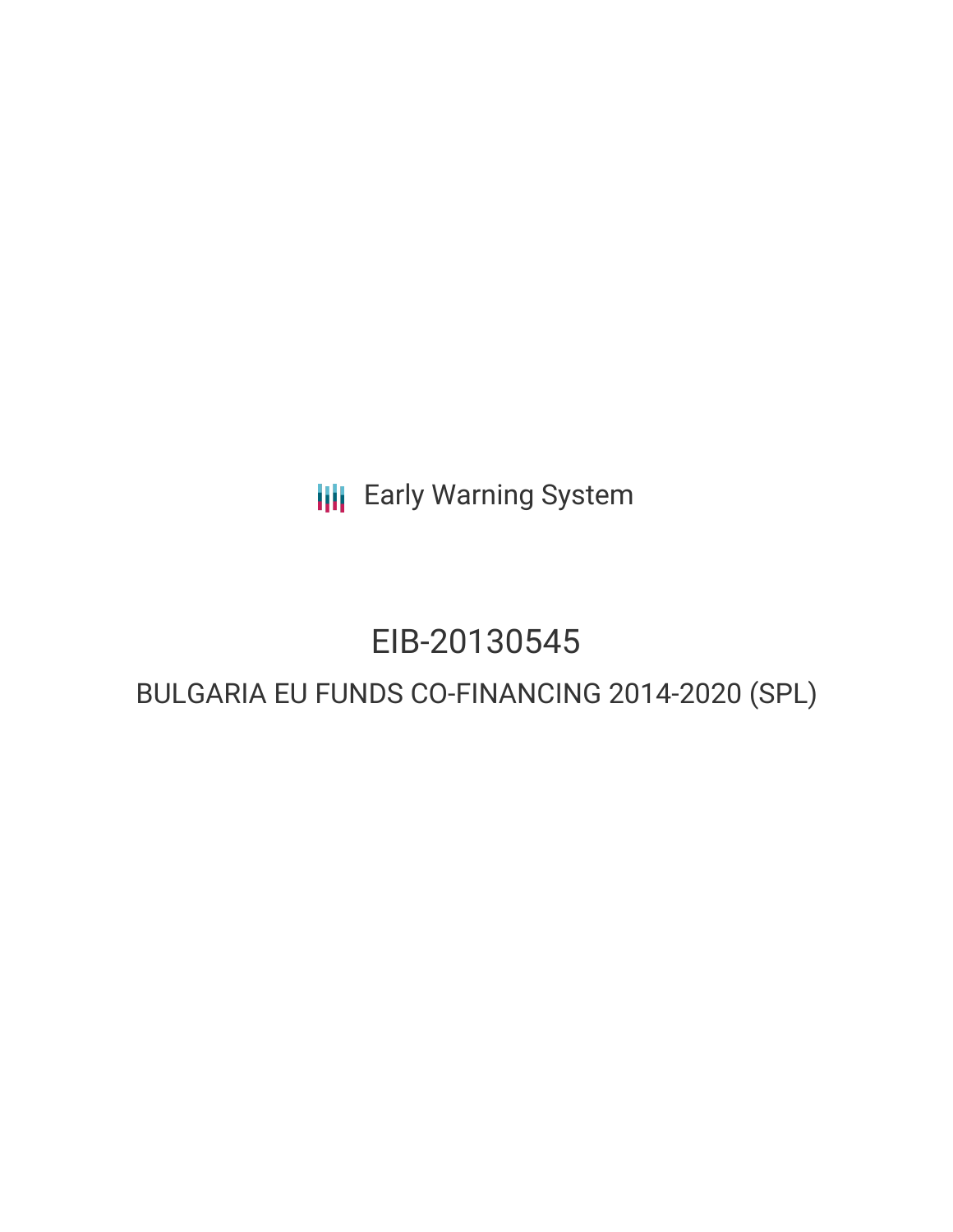

#### **Quick Facts**

| Countries                     | Bulgaria                                        |
|-------------------------------|-------------------------------------------------|
| <b>Financial Institutions</b> | European Investment Bank (EIB)                  |
| Status                        | Active                                          |
| Bank Risk Rating              |                                                 |
| Sectors                       | Infrastructure, Transport, Water and Sanitation |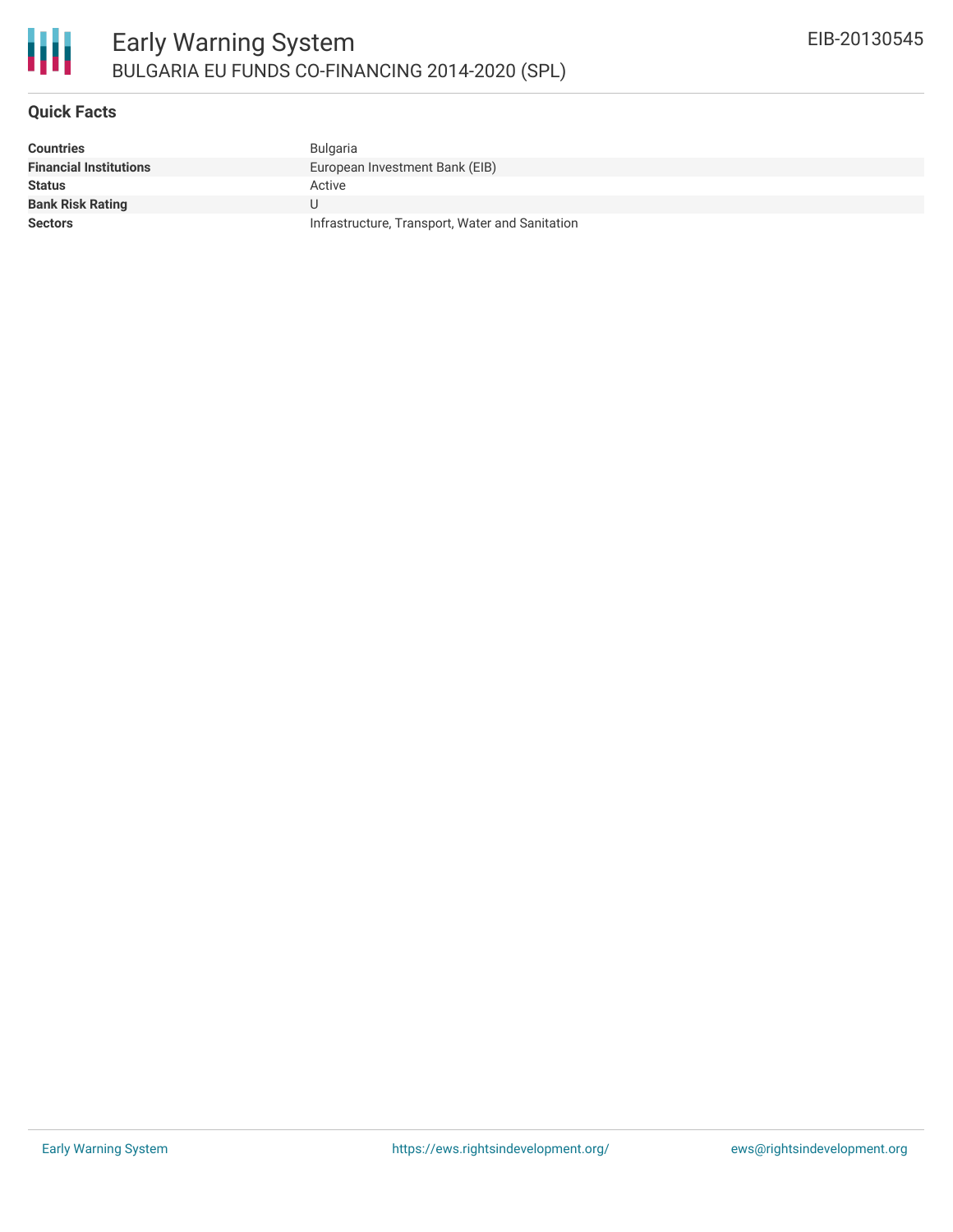

#### **Project Description**

The operation will support priority investments of Bulgaria mainly in the sectors of transport infrastructure, waste and water management and environmental protection therefore backing the country's convergence efforts towards compliance with the EU acquis in these sectors.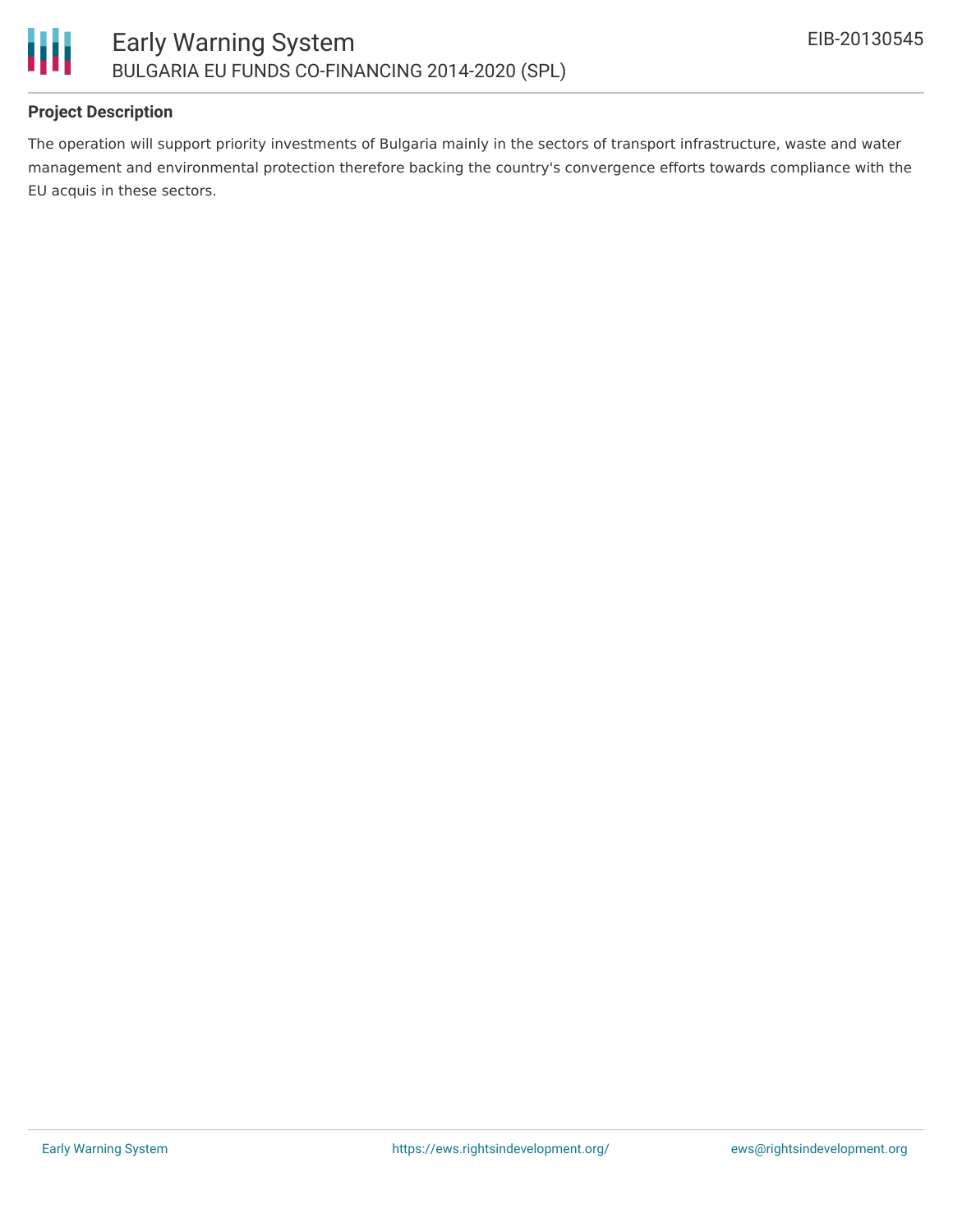

#### **Investment Description**

European Investment Bank (EIB)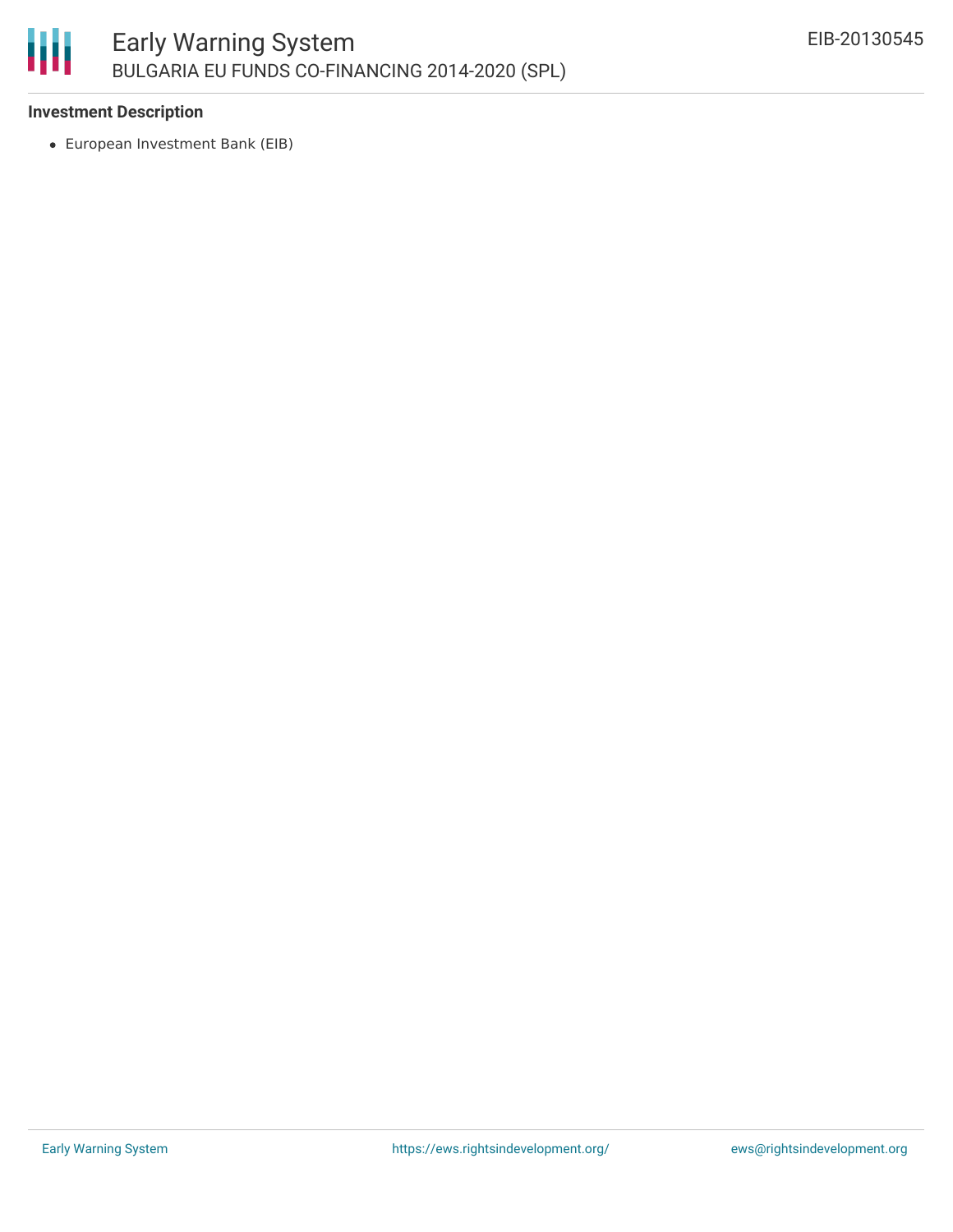#### **Contact Information**

\*There is no further disclosure information at this stage of the project\*

#### ACCOUNTABILITY MECHANISM OF EIB

The EIB Complaints Mechanism is designed to facilitate and handle complaints against the EIB by individuals, organizations or corporations affected by EIB activities. When exercising the right to lodge a complaint against the EIB, any member of the public has access to a two-tier procedure, one internal - the Complaints Mechanism Office - and one external - the European Ombudsman. A complaint can be lodged via a written communication addressed to the Secretary-General of the EIB, via email to the dedicated email address complaints@eib.org, by completing the online complaint form available at the following address: http://www.eib.org/complaints/form, via fax or delivered directly to the EIB Complaints Mechanism Division, any EIB local representation office or any EIB staff. For further details, check:

http://www.eib.org/attachments/strategies/complaints\_mechanism\_policy\_en.pdf

When dissatisfied with a complaint to the EIB Complaints Mechanism, citizens can then turn towards the European Ombudsman. A memorandum of Understanding has been signed between the EIB and the European Ombudsman establishes that citizens (even outside of the EU if the Ombudsman finds their complaint justified) can turn towards the Ombudsman on issues related to 'maladministration' by the EIB. Note that before going to the Ombudsman, an attempt must be made to resolve the case by contacting the EIB. In addition, the complaint must be made within two years of the date when the facts on which your complaint is based became known to you. You can write to the Ombudsman in any of the languages of the European Union. Additional details, including filing requirements and complaint forms, are available at: http://www.ombudsman.europa.eu/atyourservice/interactiveguide.faces